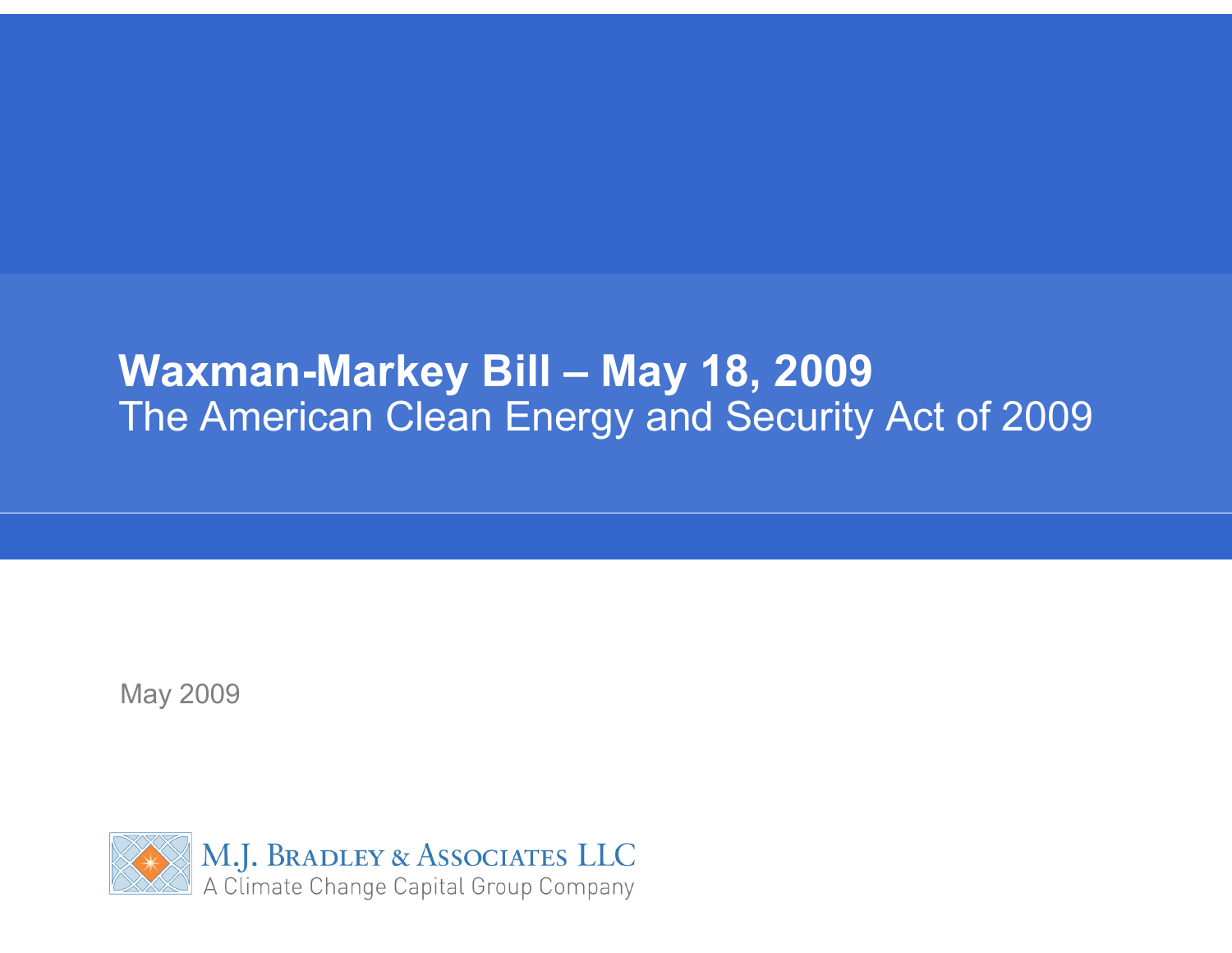## **Agenda**

- 1Structure of the Bill
- 2Renewable Electricity & Energy Efficiency Resource Standard
- 3Cap-and-Trade: Program Basics
- 4Cap-and-Trade: Comparison of Caps
- 5Cap-and-Trade: Point of Regulation
- 6Cap-and-Trade Program: Allowance Allocation
- 7Cap-and-Trade Program: Cost Containment
- 8Cap-and-Trade: Offsets
- 9Auction Design
- 10Clean Air Act and State Interactions
- 11U.S. Greenhouse Gas Emissions

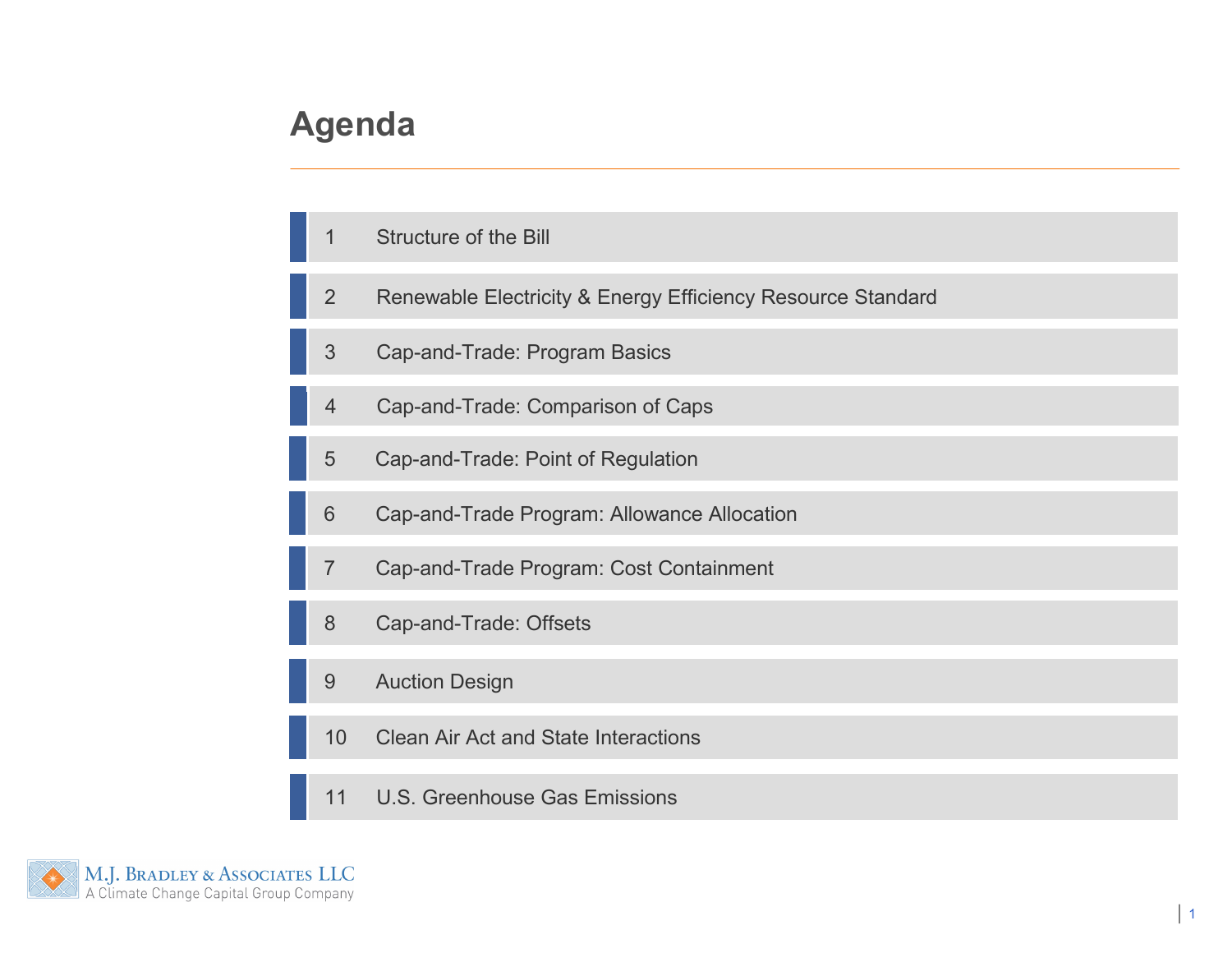#### **Waxman-Markey Bill Substitute Amendment**Structure of the Bill

- Representative Waxman released the American<br>Clear Frassy and Sacurity Act of 2000 an May 4 Clean Energy and Security Act of 2009 on May 18, 2009 in the nature of a substitute amendment. The bill includes four sections:
	- ▶ The "**Clean Energy**" section promotes renewable sources of energy and carbon capture and sequestration (CCS) technologies, low-carbon transportation fuels, clean electric vehicles, and smart grid and electricity transmission planning.
	- The "**Energy Efficiency**" section increases energy efficiency for multiple sectors of the economy, including buildings, appliances, transportation, and industry.
	- The "**Global Warming**" section establishes an economy-wide cap-and-trade program to cover 85% of U.S. greenhouse gas emissions.
	- The "**Transitioning**" section establishes programs to protect U.S. consumers and industry and promotes green jobs during the transition to a clean energy economy.

| The American Clean Energy and Security Act of |  |
|-----------------------------------------------|--|
| 2009 (May 18, 2008 substitute amendment)      |  |

#### *Title I – Clean Energy*

Subtitle A: Renewable & EE Electricity StandardSubtitle B: Carbon Capture & SequestrationSubtitle C: Clean Transportation Subtitle D: State EE Development FundsSubtitle E: Smart Grid AdvancementSubtitle F: Transmission Planning Subtitle G: Technical Corrections to Energy lawsSubtitle H: Clean Energy Innovation CentersSubtitle I: Marine Spatial Planning*Title II – Energy Efficiency* Subtitle A: Building EE Programs Subtitle B: Lighting& Appliance EE ProgramsSubtitle C: Transportation Efficiency Subtitle D: Industrial Energy Efficiency Subtitle E: Improvements in Energy SavingsSubtitle F: Public Institutions

#### *Title III – Reducing Global Warming*

Amend Clean Air Act by adding *Title VII –Global Warming Pollution Reduction* Amend Clean Air Act by adding *Title VIII –Additional Greenhouse Gas Standards*

#### *Title IV – Transition to a Clean Energy Economy*

Subtitle A: Ensuring Real Reductions

Subtitle B: Green Jobs and Worker Transition

Subtitle C: Consumer Assistance

 Subtitle D: Exploring Clean TechnologySubtitle E: Adapting to Climate Change

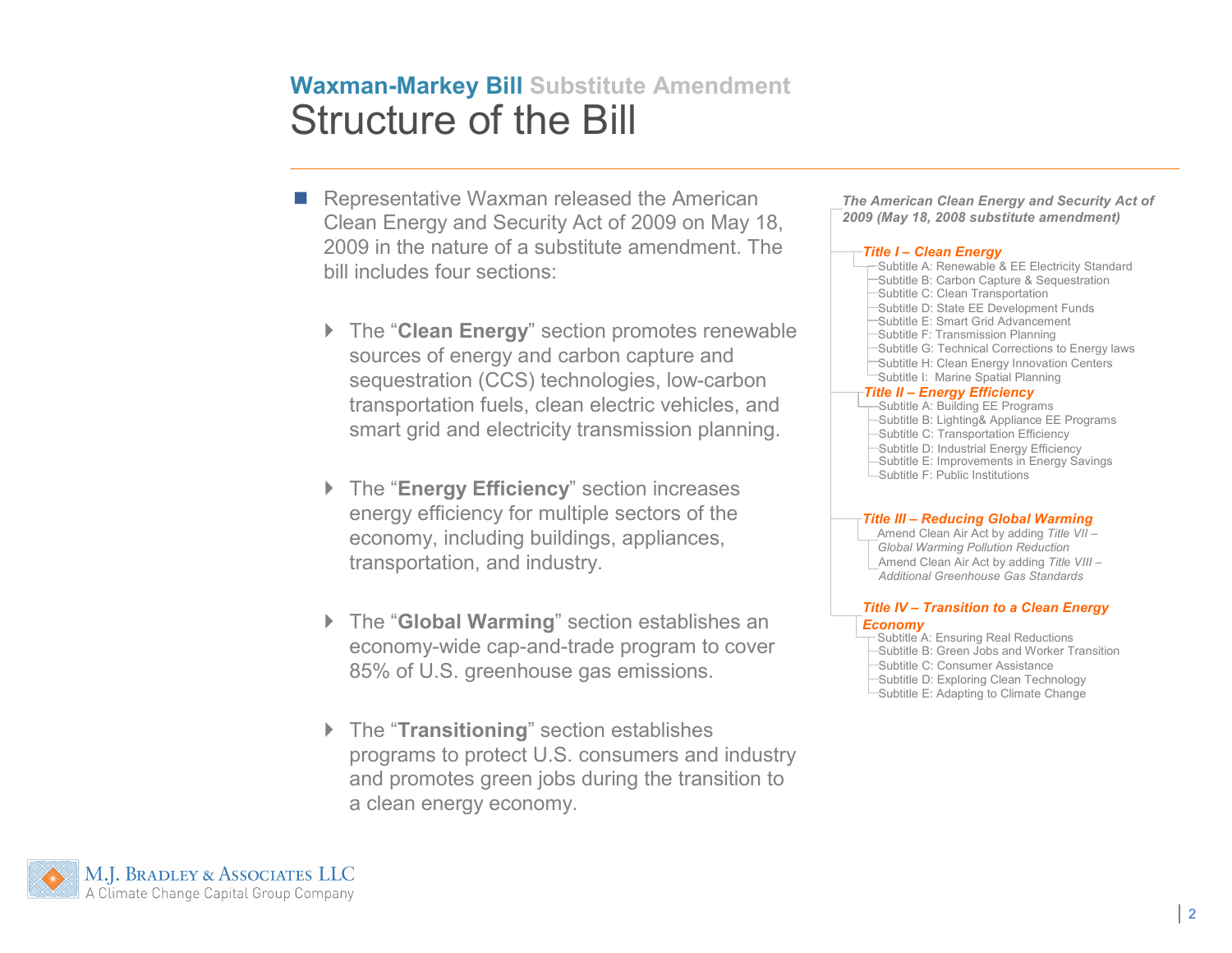## **Waxman-Markey Bill Substitute Amendment**Renewable & Energy Efficiency Standards

## ■ Combined Efficiency and Renewable Electricity Standard (CERES)

- Requires retail suppliers that sell more than 4 million MWh of electricity annually to<br>most a combined efficiency and renovable electricity standard of 20 percent by 200 meet a combined efficiency and renewable electricity standard of 20 percent by 2020.
- The CERES starts at 6 percent in 2012 and escalates by 3.5 percent every two years until 2020 and remaining at that level through 2040.
- At least 75 percent of the CERES must be met through qualifying renewable energy projects; remaining 25 percent may be met by demonstrating energy efficiency savings
	- Governors may petition for 40 percent of the CERES in a state to be met through approved figures are a result, the repovable energy requirement may be a energy efficiency savings; as a result, the renewable energy requirement may be as low as 12 percent
- Qualified renewable sources include wind, solar, geothermal, biomass (including biogas and biofuels from biomass), landfill gas, wastewater treatment gas, coal mine methane, certain waste-to-energy facilities, incremental hydropower (post Jan 1, 1992), and marine and hydrokinetic energy sources.
- Hydropower (other than qualified incremental hydropower), new nuclear facilities and coal facilities utilizing CCS (based on the efficiency of carbon capture) are excluded from a retail suppliers baseline.

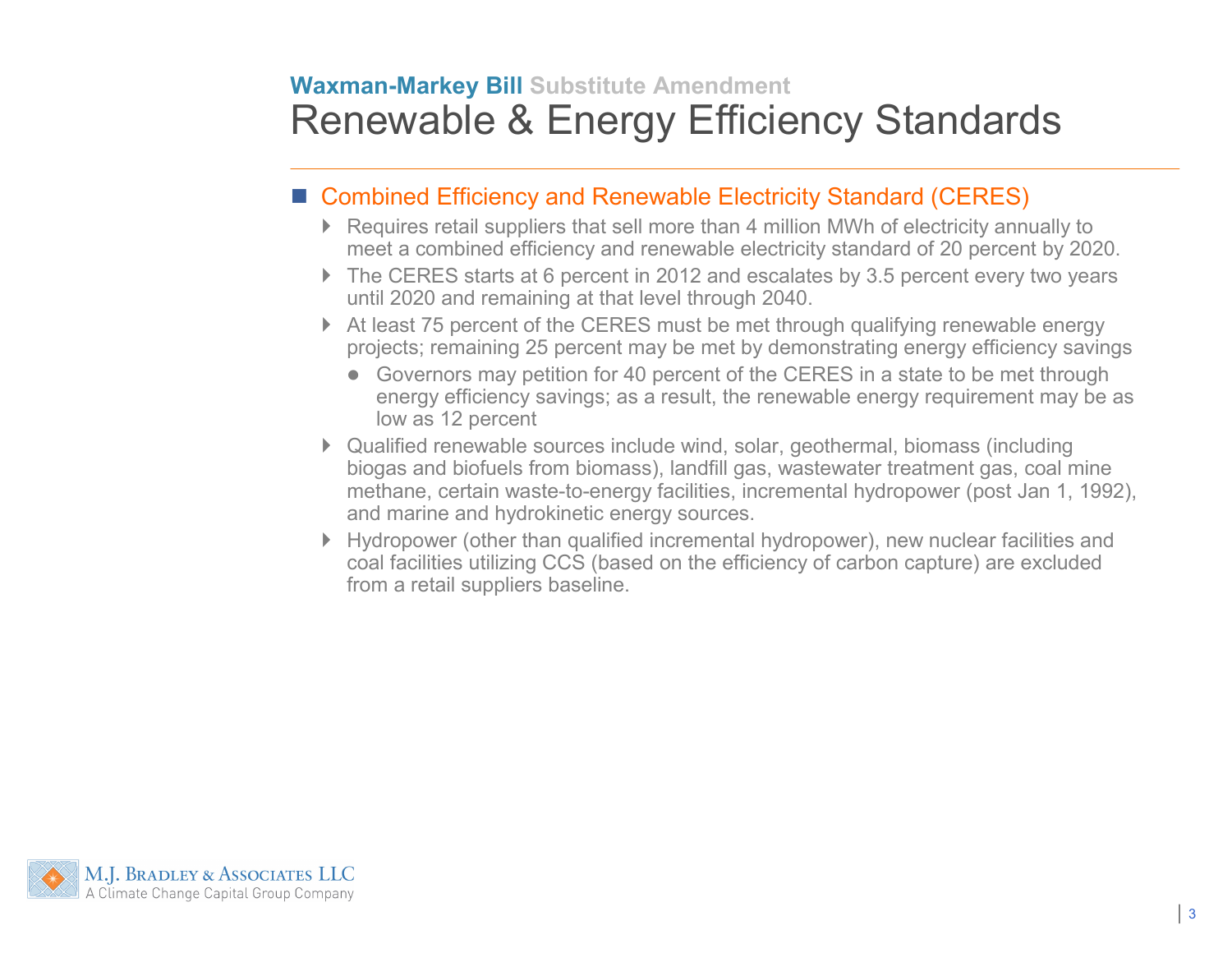### **Waxman-Markey Bill Substitute Amendment**Renewable & Energy Efficiency Standards, cont.

# ■ Summary of Changes from March 31 Discussion Draft

- ▶ Combined previously separate electricity EERS and RES mandates into a single program natural gas no longer subject to a resource requirement.
- ▶ Lowered overall combined requirement to 20%; previously 40%.
- Increased sales threshold that triggers compliance obligation to 4 million MWh/yr, from 1 million MWh/yr.
- Expanded list of eligible resources to include wastewater treatment gas, coal mine methane, certain waste-to-energy facilities and extended cut-off date for incremental hydropower by 9 years.
- ▶ Added new nuclear units coal w/CCS to the resources excluded from baseline calculation.
- Lowered alternative compliance payment (ACP) to \$25/MWh (previously \$50/MWh), and ACP funds are paid directly back to state from which funds paid to be used for energy efficiency and renewable energy projects.
- ▶ RES/EERS program administered by FERC (both previously DOE).

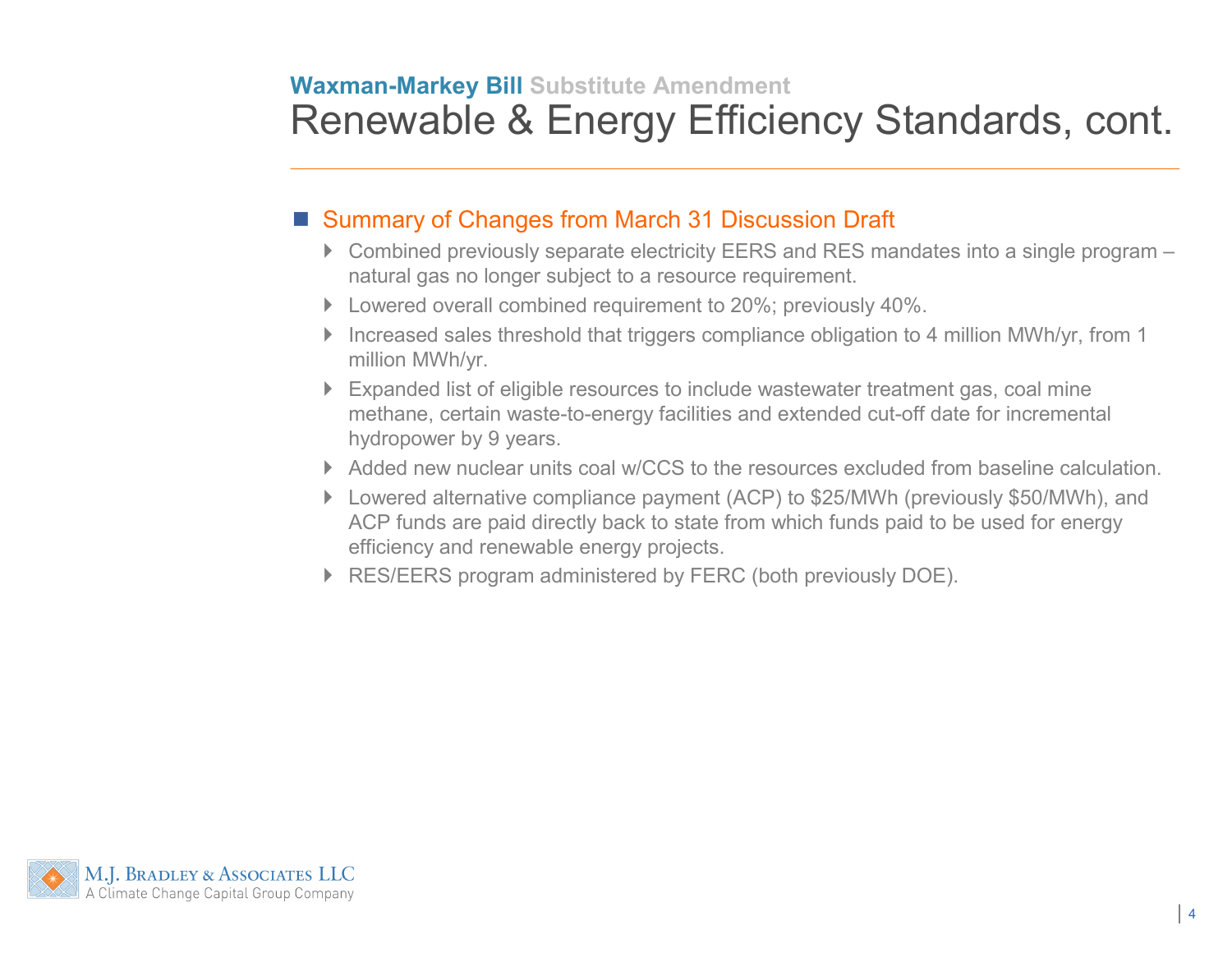### **Waxman-Markey Bill Substitute Amendment**Cap-and-Trade: Program Basics

- Generally based on USCAP (US Climate Action Partnership) recommendations and<br>Ringell Revelser discussion draft Dingell-Boucher discussion draft.
- Includes approximately 7,000-8,000 sources in the cap covering about 85%of U.S. GHG emissions. Capped sources must submit 1 emission allowance for every ton of  $CO<sub>2</sub>e$ emitted.
- Caps greenhouse gas (GHG) emissions from capped sources as follows:
	- 3% below 2005 levels by 2012
	- ▶ 17% below 2005 levels by 2020
	- ▶ 42% below 2005 levels by 2030
	- ▶ 83% below 2005 levels by 2050
- **Points of regulation** 
	- ▶ Downstream: Coal and natural gas fired power plants and certain industrial sectors such cement, aluminum etc. (direct emissions)
	- ▶ Mid-stream: Natural gas local distribution companies (embedded emissions)
	- ▶ Mid-stream/Upstream: Transportation, certain industrial sectors such as producers and importers of nitrous oxide, PFCs, etc. (embedded emissions)
- Contains provisions to compensate capped entities holding allowances of state or regional programs such as RGGI for the cost of obtaining and holding such allowances.
- Includes several alternative compliance mechanisms for flexibility and cost control.

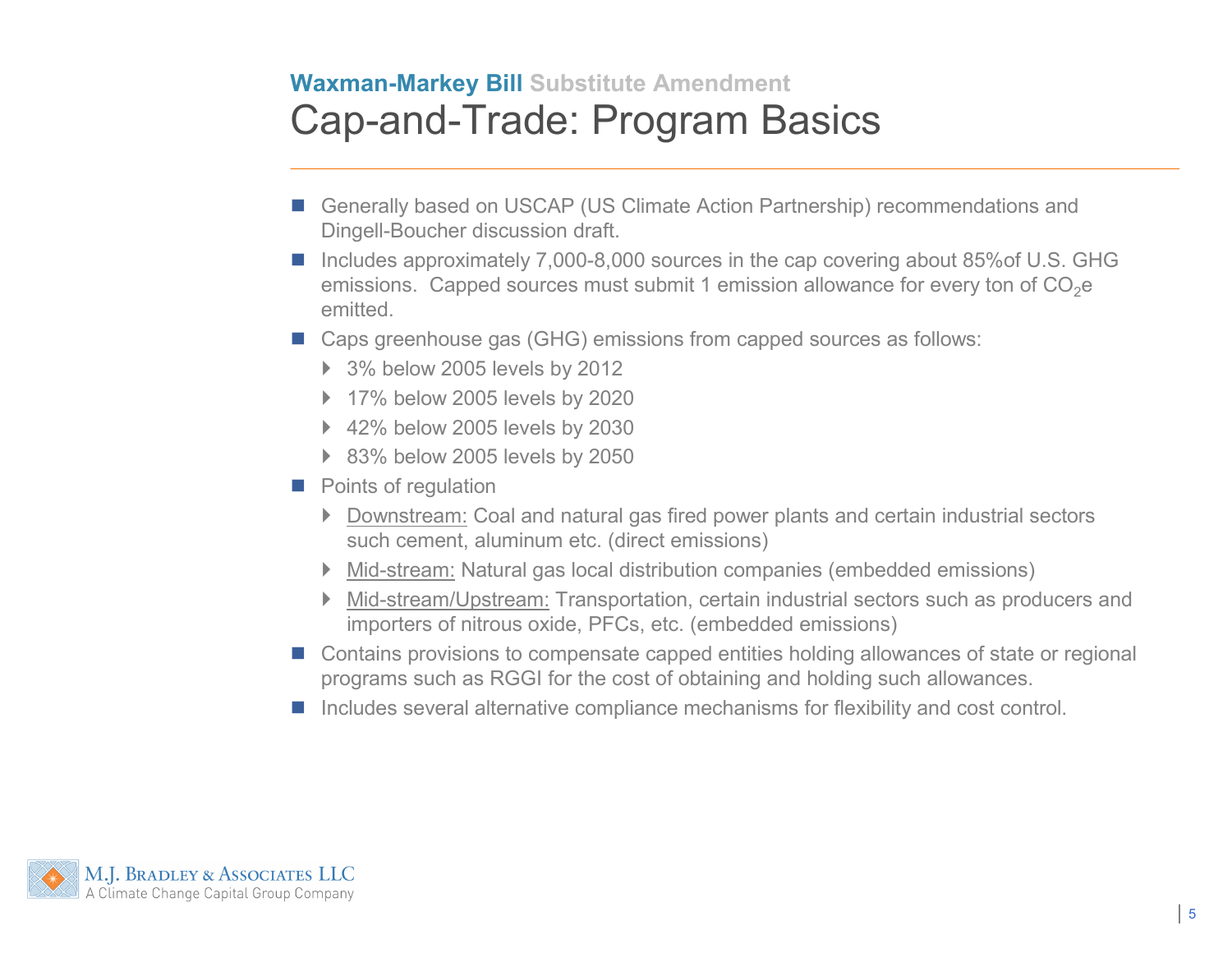#### **Waxman-Markey Bill Substitute Amendment**Cap-and-Trade Program: Comparison of Caps

Comparison of Emission Caps of Recently Proposed Climate Change Bills

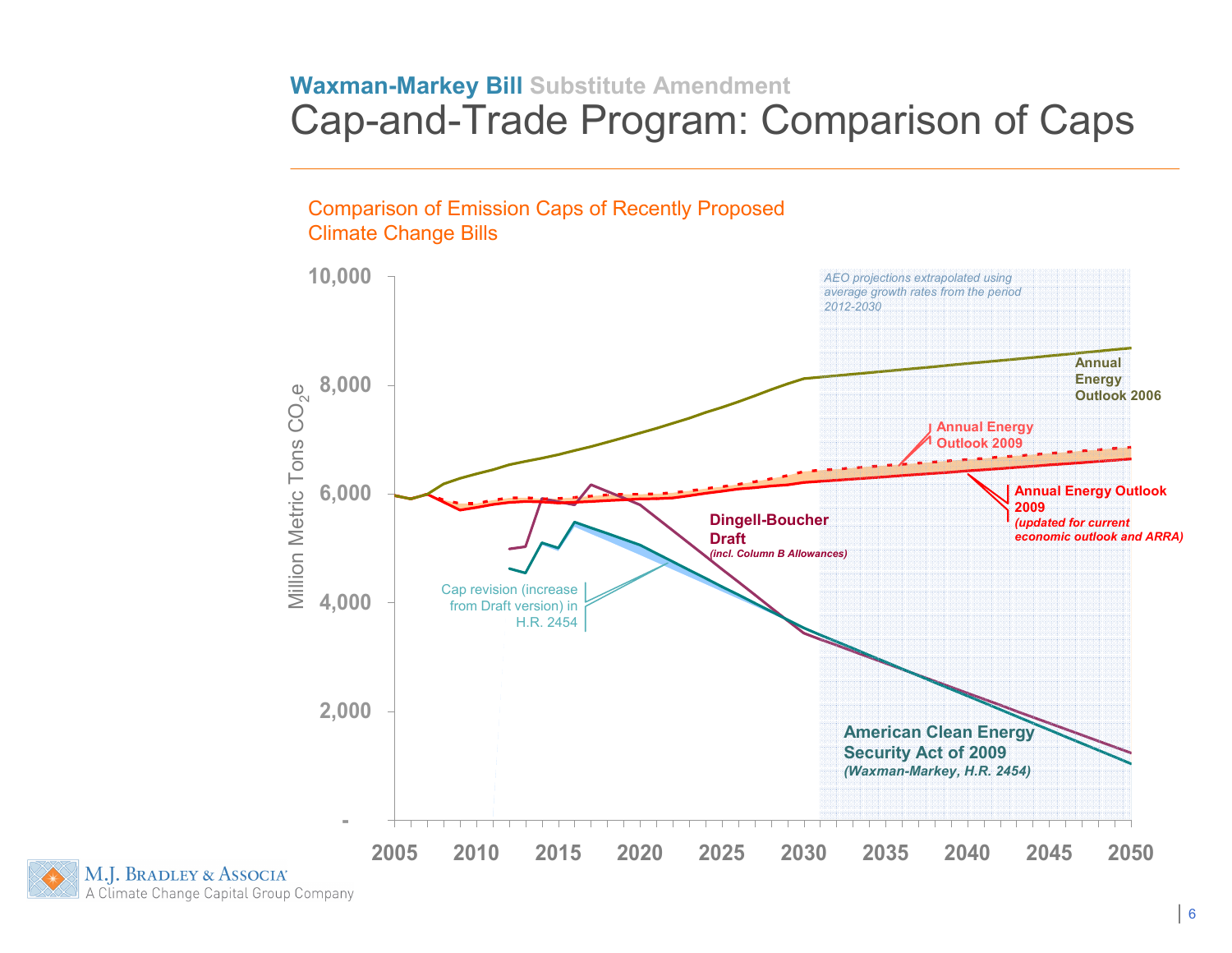## **Waxman-Markey Bill Substitute Amendment**Cap-and-Trade Program: Point of Regulation

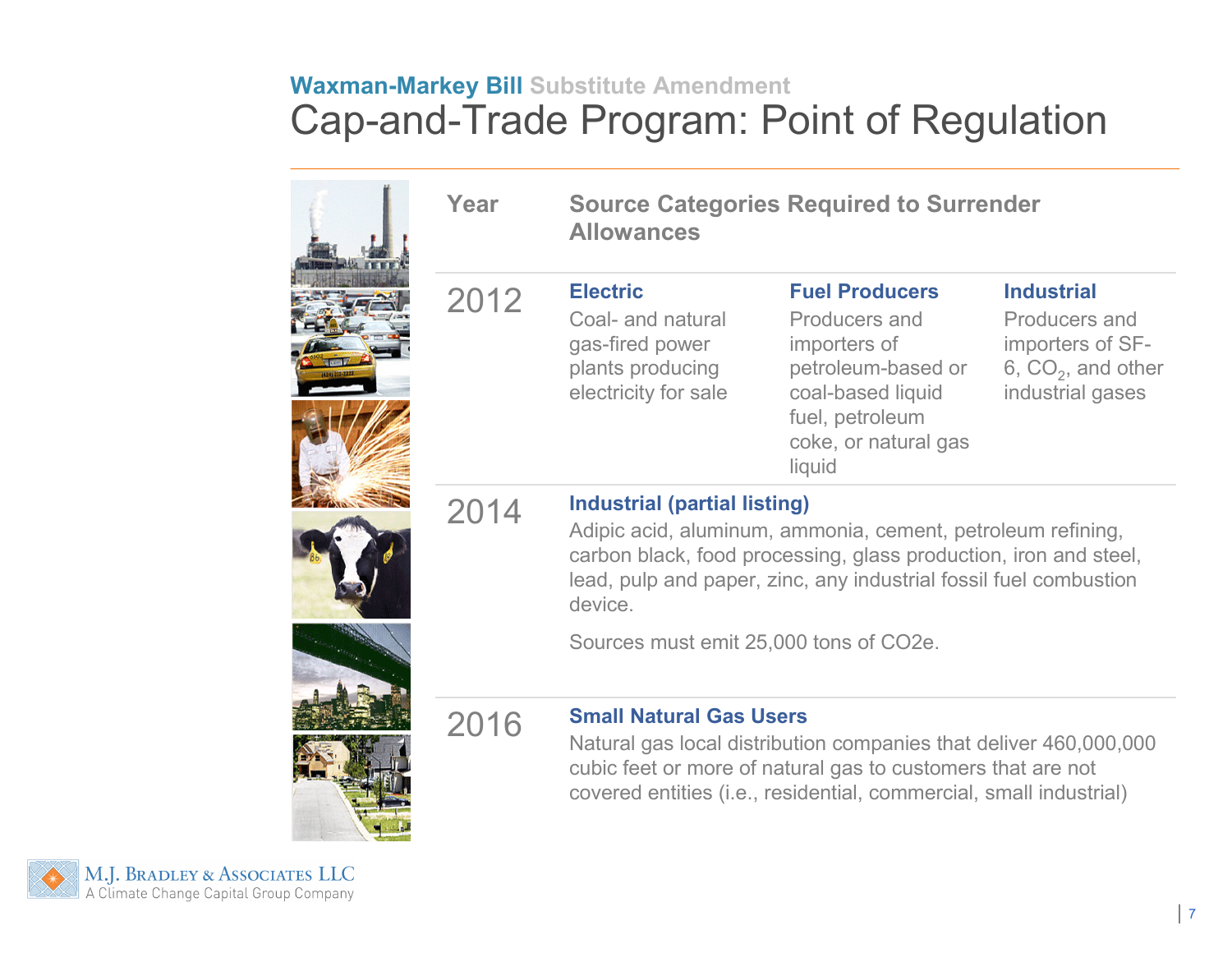#### **Waxman-Markey Bill Substitute Amendment**Cap-and-Trade Program: Allowance Allocation



*\** Allowances allocated to electric and natural gas LDCs are categorized under both "Auction" and "Allocation" as the bill requires both to use the allowances exclusively for the benefit of retail ratepayers and may not be used to support electricity or natural gas sales to entities or persons other than the retail ratepayers of such local distribution companies. † This 32% includes allowances that would be allocated to electricity local distribution companies as well as holders of long-term power contracts (signed before January 1, 2007) that do not allow for recovery of the costs of compliance with the limitation on greenhouse gases.

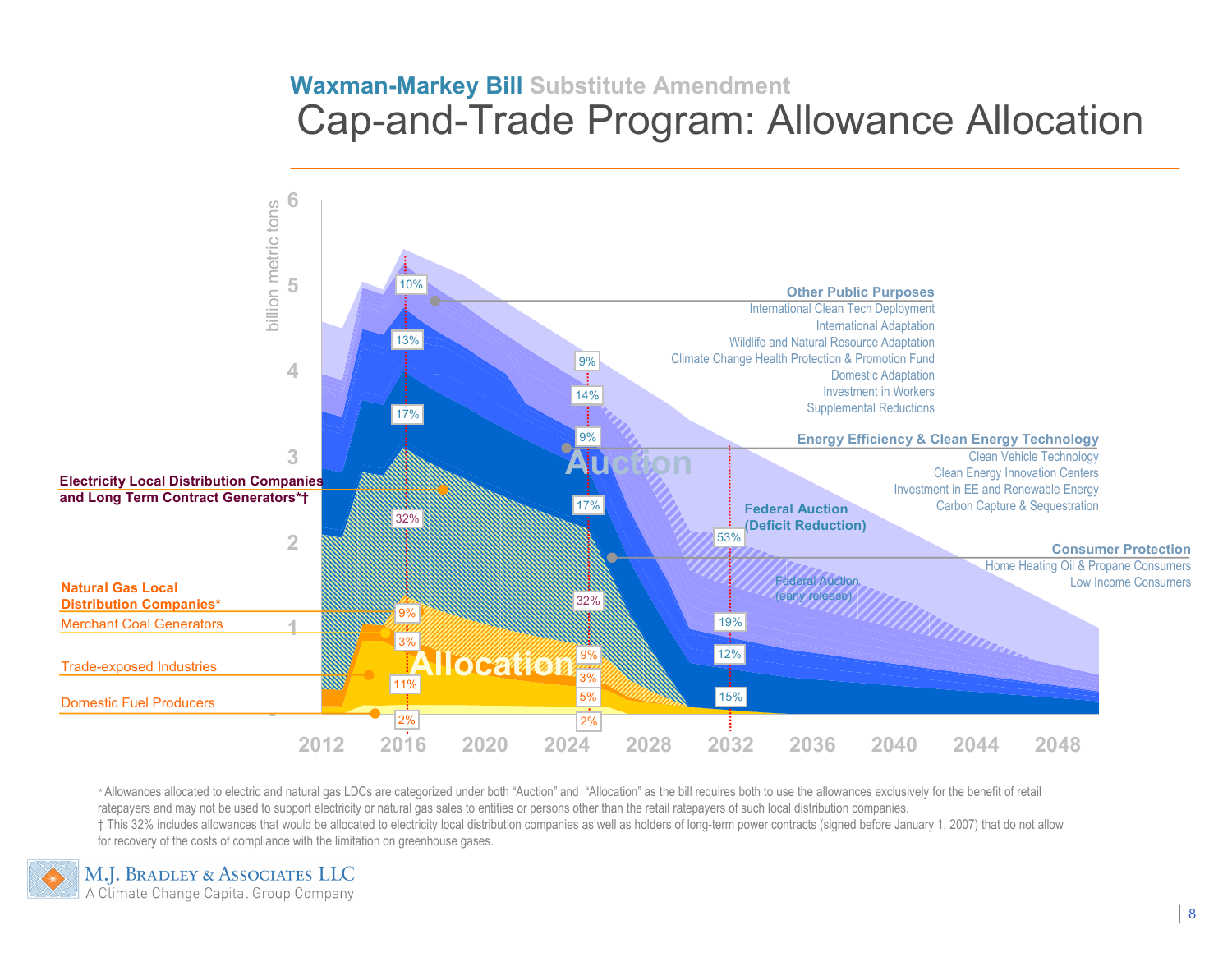## **Waxman-Markey Bill Substitute Amendment** Cap-and-Trade Program: Allowance Allocation(in 2016)

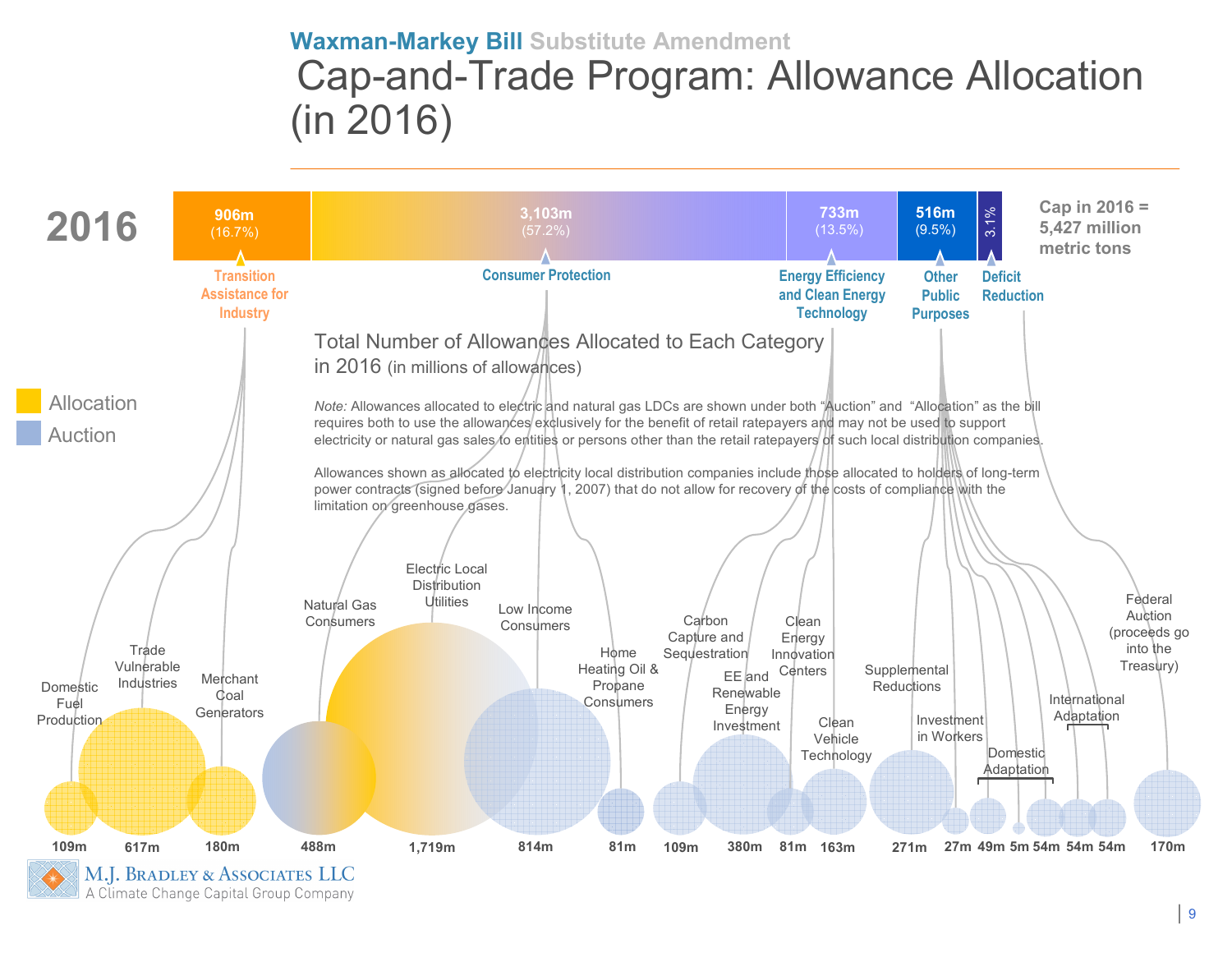## **Waxman-Markey Bill Substitute Amendment** Cap-and-Trade Program: Allowance Allocation(in 2016)

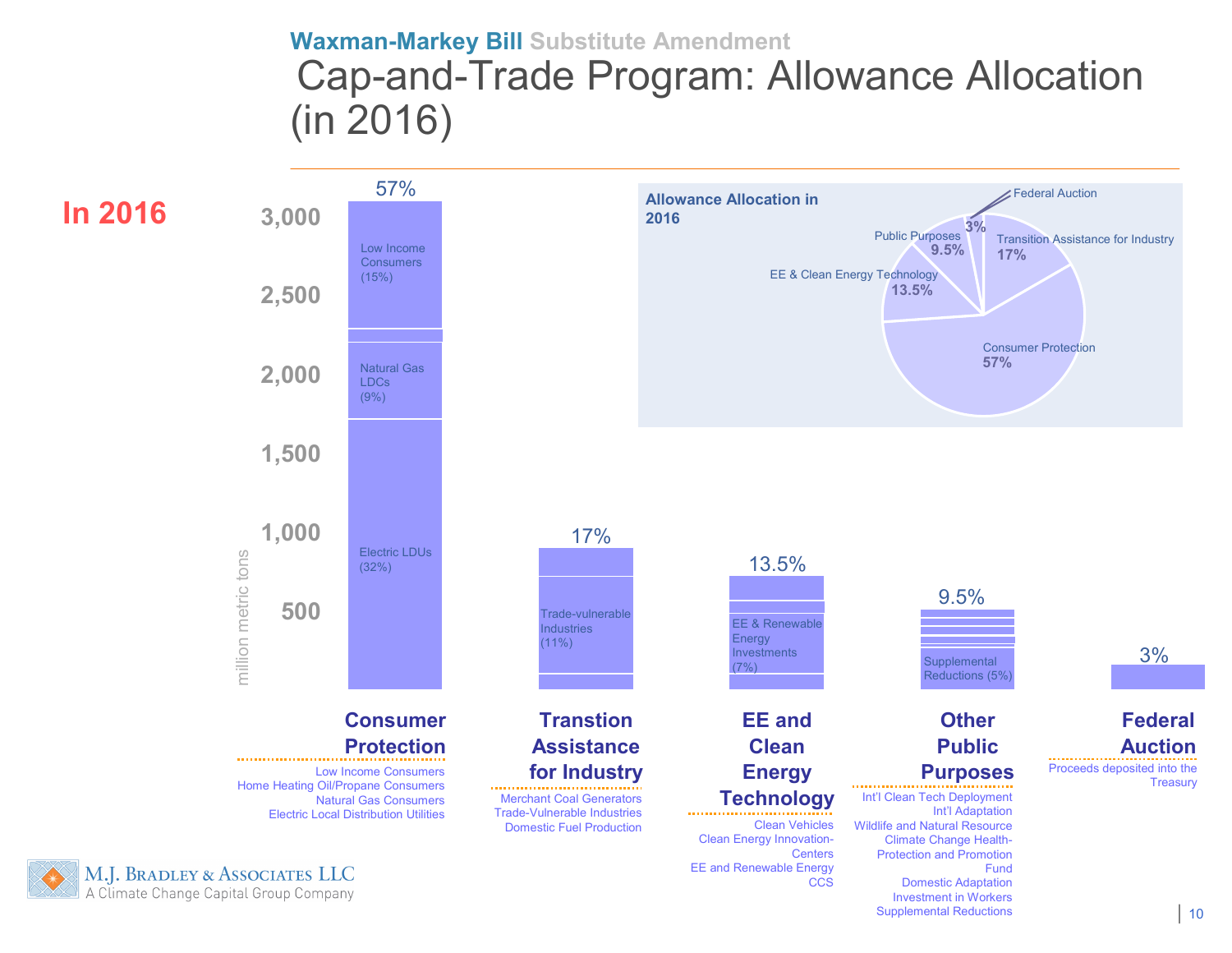#### **Waxman-Markey Bill Substitute Amendment**Cap-and-Trade: Allowance Allocation cont.



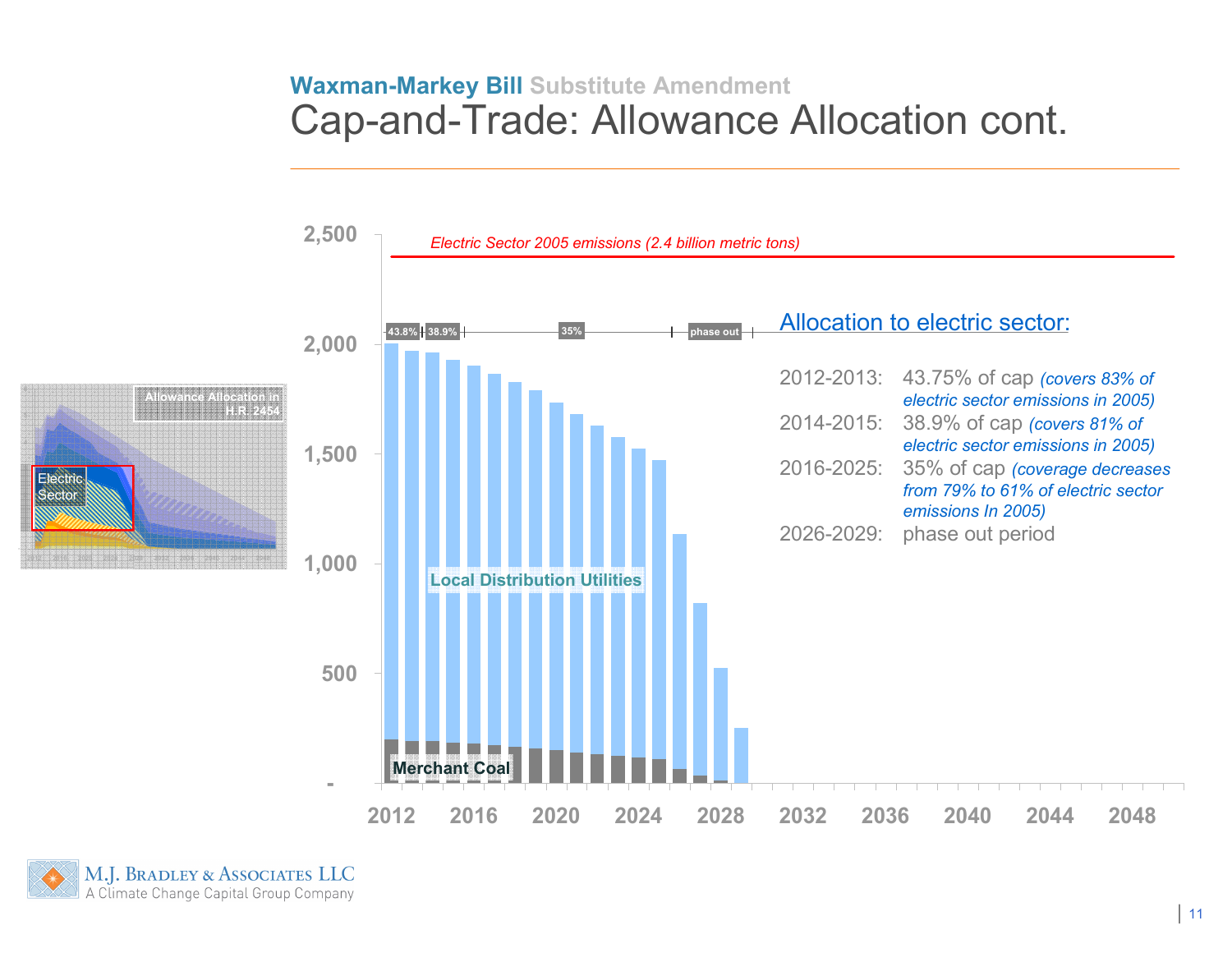## **Waxman-Markey Bill Substitute Amendment**Cap-and-Trade Program: Cost Containment

■ Allows unlimited banking and trading of allowances and effectively allows a 2-year compliance period through borrowing without interest

#### Strategic Reserve

- Establishes a strategic reserve that would auction allowances if prices reach \$28/ton in<br>2012. av 2014. 2012, or 60% of their 36-month historical rolling average price after 2014.
- ▶ The strategic pool would be populated using 1% allowances from 2012-2019, 2% from 2020-2029, and 3% thereafter.
- The number of allowances sold at the strategic reserve auction in 2012-2016 would be capped at 5% of the allowances established for that calendar year. This percentage increases to 10% in 2017 and thereafter
- ▶ There are provisions to supplement the strategic reserve with international offsets.

#### ■ International Emission Allowances

 EPA may designate qualifying international programs if the program is mandatory and at least as stringent as the Act.

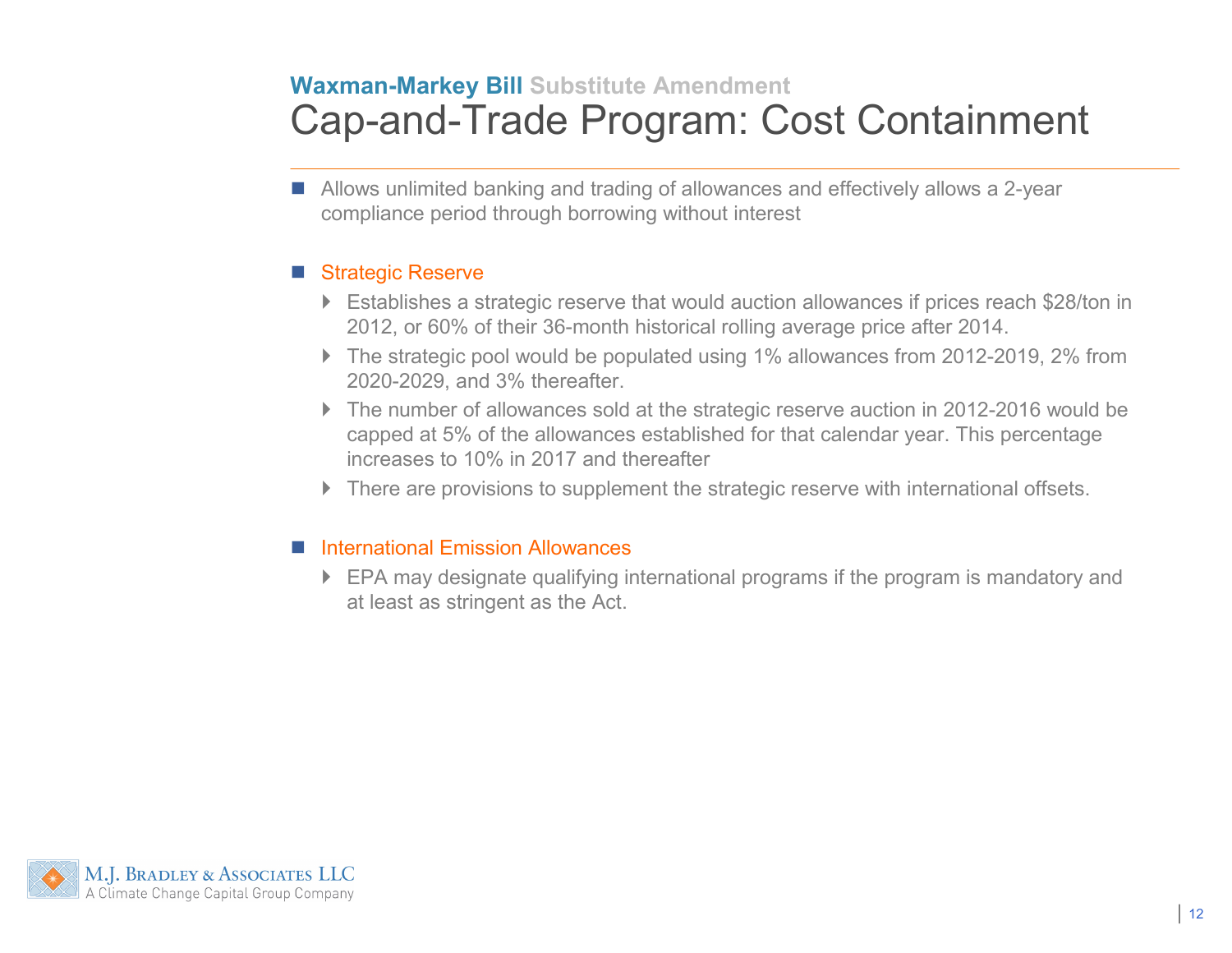## **Waxman-Markey Bill Substitute Amendment**Cap-and-Trade Program: Offsets

#### **Quantitative Limits**

- ▶ Up to 2 billion tons of emissions annually may be covered using offsets. Initially this is split equally between domestic and international credits.
- If EPA determines for any year that the availability of domestic offsets at prices generally<br>equal or lose than ellowance prices is likely to be lose than 0.0 billion tons, it may increase equal or less than allowance prices is likely to be less than 0.9 billion tons, it may increase the allowed quantity of international offsets that may be used by up to 0.5 billion tons. The quantity of allowable domestic credits must be decreased by the same amount.
- ▶ Covered entities would be allowed to cover a portion of their emissions equal to the total percentage of offsets allowed in a given year. This limit begins at about 30 percent and increases to about 40 percent in 2035 and 60 percent in 2050.

#### **Early Offset**

- ▶ EPA would be required to issue offset credits for projects registered under governmentrecognized programs that were started after January 1, 2001.
- Offset credits would be issued only for reductions, avoidance or sequestration of GHG emissions that occur after January 1, 2009 until the date that is 3 years after the date of enactment, or the date that offset program regulations take effect, whichever occurs sooner.
- ▶ EPA must also issue credits for projects that meet standards that are as vigorous as those developed by such government-recognized programs.

#### ■ International Offset Credits

- EPA may issue international offset credits for GHG reductions in developing countries with<br>which the U.S. has a standing relevant bilateral or multilateral agreement which the U.S. has a standing relevant bilateral or multilateral agreement.
- International credits would be issued on a sectoral basis or in exchange for credits issued by the CDM or a subsequent mechanism.
- ▶ EPA may also issue international credits for reduced deforestation in approved countries based on a declining national deforestation baseline.
- ▶ Beginning in 2018, 5 international credits must be surrender for every 4 tons of emissions.

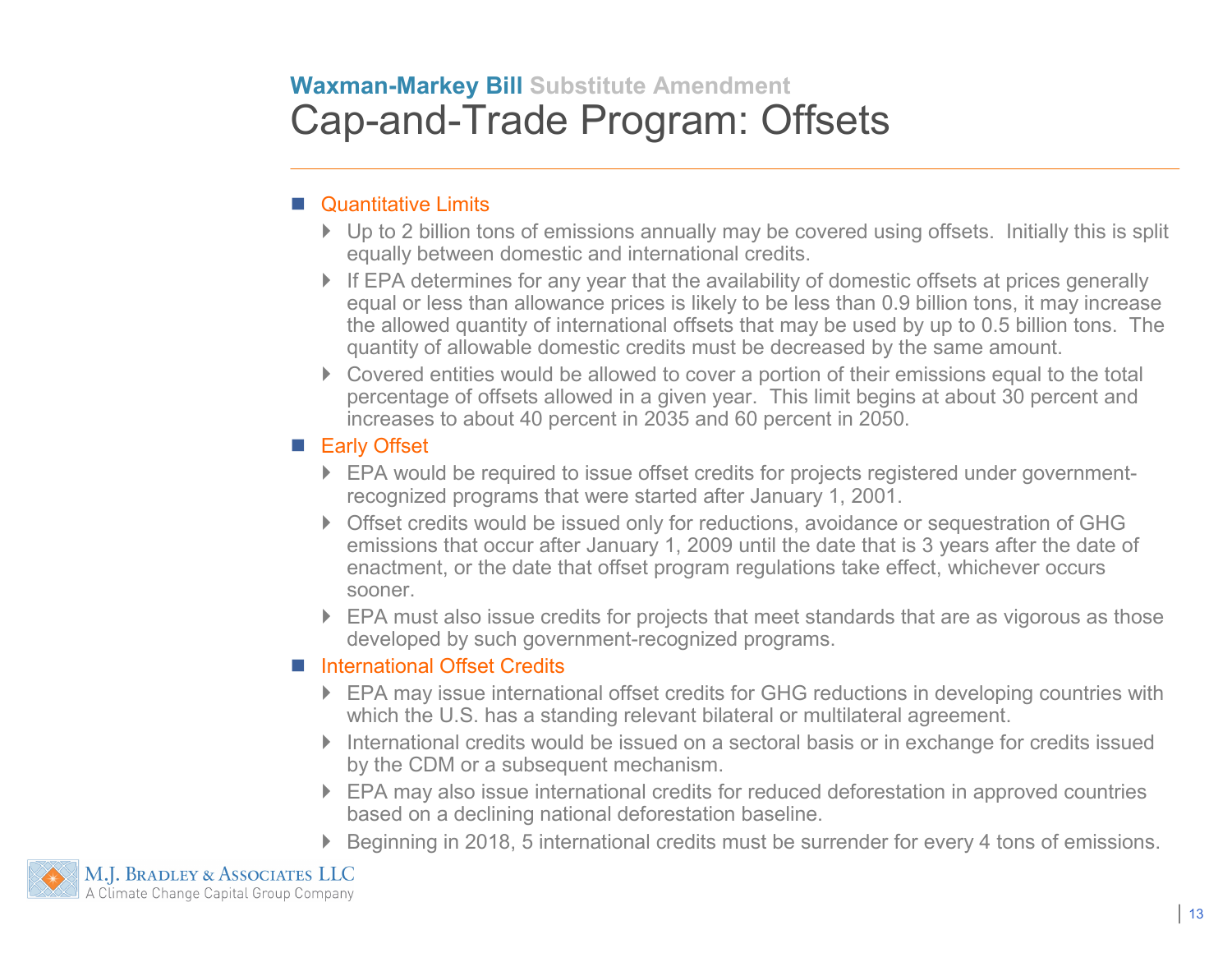## **Waxman-Markey Bill Substitute Amendment**Cap-and-Trade Program: Auction Design

#### ■ Auction Design Features

- Single-round, sealed-bid, uniform price format
- $\blacktriangleright$ The federal auction will be held on a quarterly basis
- $\blacktriangleright$ No participant can purchase more than 5% of allowances at any single auction
- $\blacktriangleright$ Minimum reserve price of \$10 in 2012 (increased 5% plus inflation in subsequent years)
- $\blacktriangleright$  Consignment: Any entity holding emission allowances may request that EPA auction their allowances on consignment.



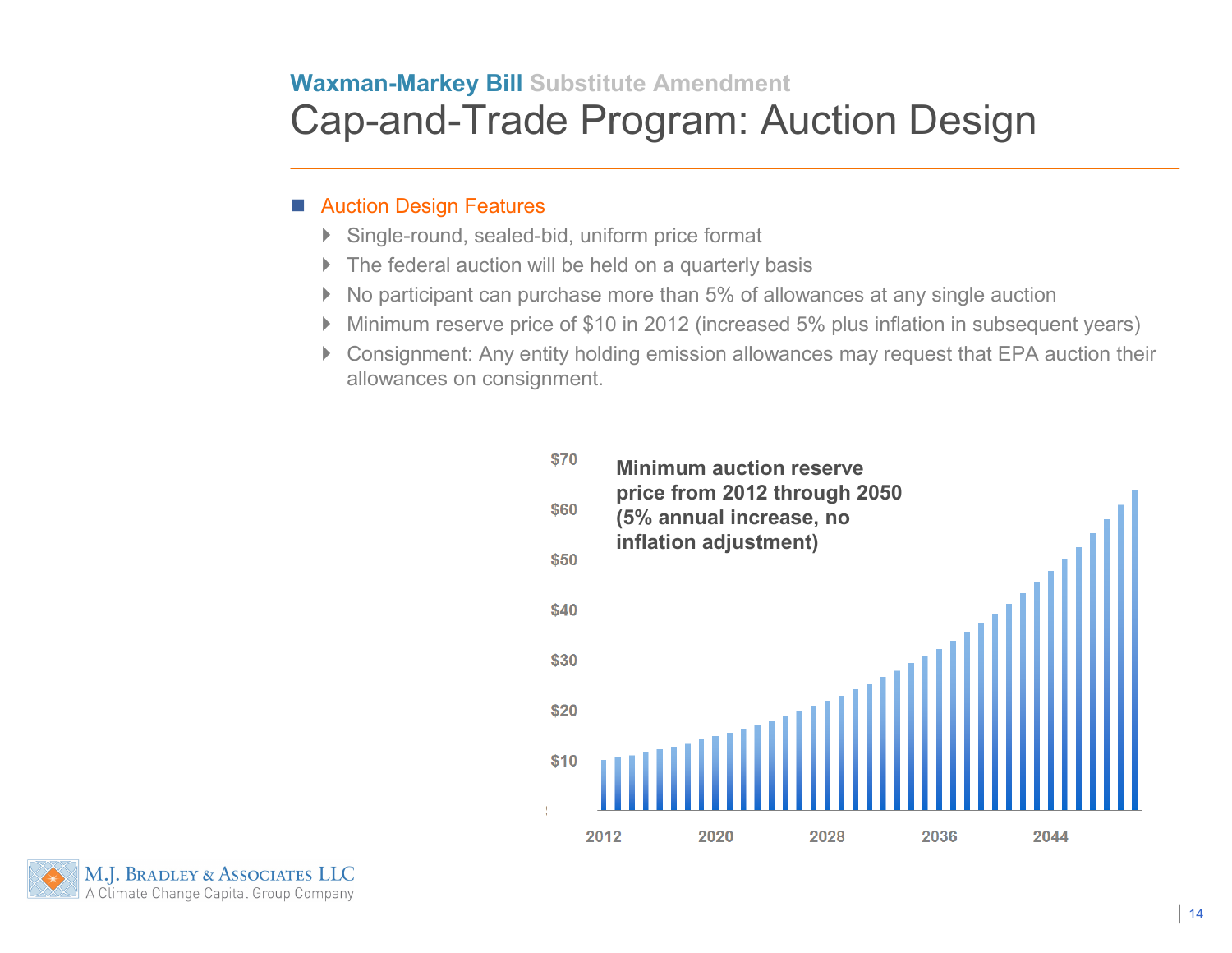# **Waxman-Markey Bill Substitute Amendment**Cap-and-Trade: Clean Air Act and State Interactions

#### **Interactions with the Clean Air Act**

- $\triangleright$  CO<sub>2</sub> and other greenhouse gases would not be regulated under the existing Clean Air Act as criteria pollutants, hazardous air pollutants, or international air pollutants on the basis of their contribution to global warming
- New source review would not apply to major emitting facilities that are permitted or modified after January 1, 2009 based on their greenhouse gas emissions.
- ▶ EPA would be directed to adopt new source performance standards for uncapped sources

#### ■ Interactions with State and Regional Cap-and-Trade Programs

- From 2012-2017, states would be prohibited from enforcing a cap-and-trade program that covers any federally capped sources. This preemption would not include a target or limit on GHG emissions.
- Entities holding allowances from RGGI, California, or the Western Climate Initiative would be permitted to exchange them for federal allowances based on the average auction price of those State allowances compared to the value of a federal allowance (e.g., three \$5 RGGI allowances could be exchanged for one \$15 federal allowance).

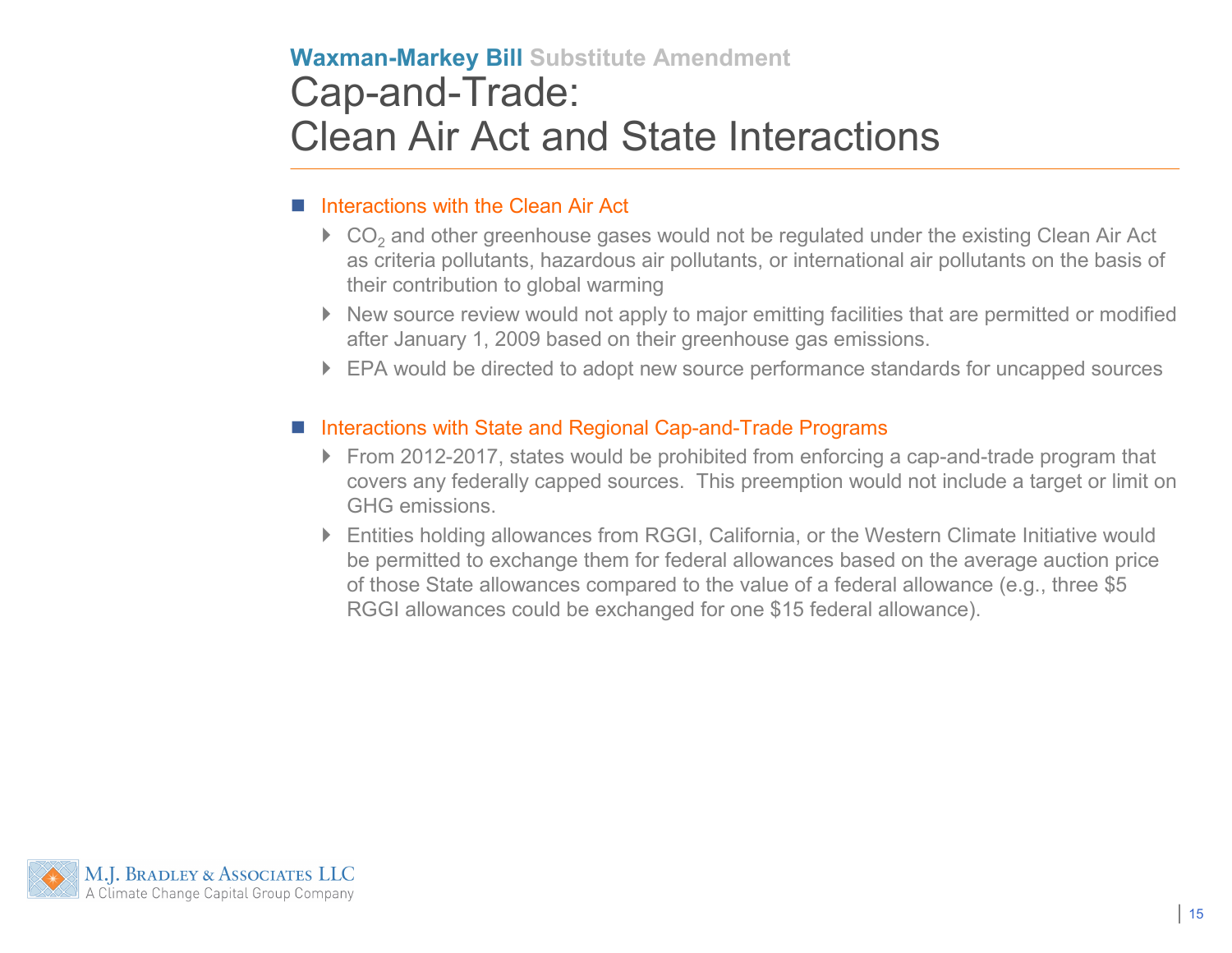## **U.S. Greenhouse Gas Emissions**



The Wall Street Journal